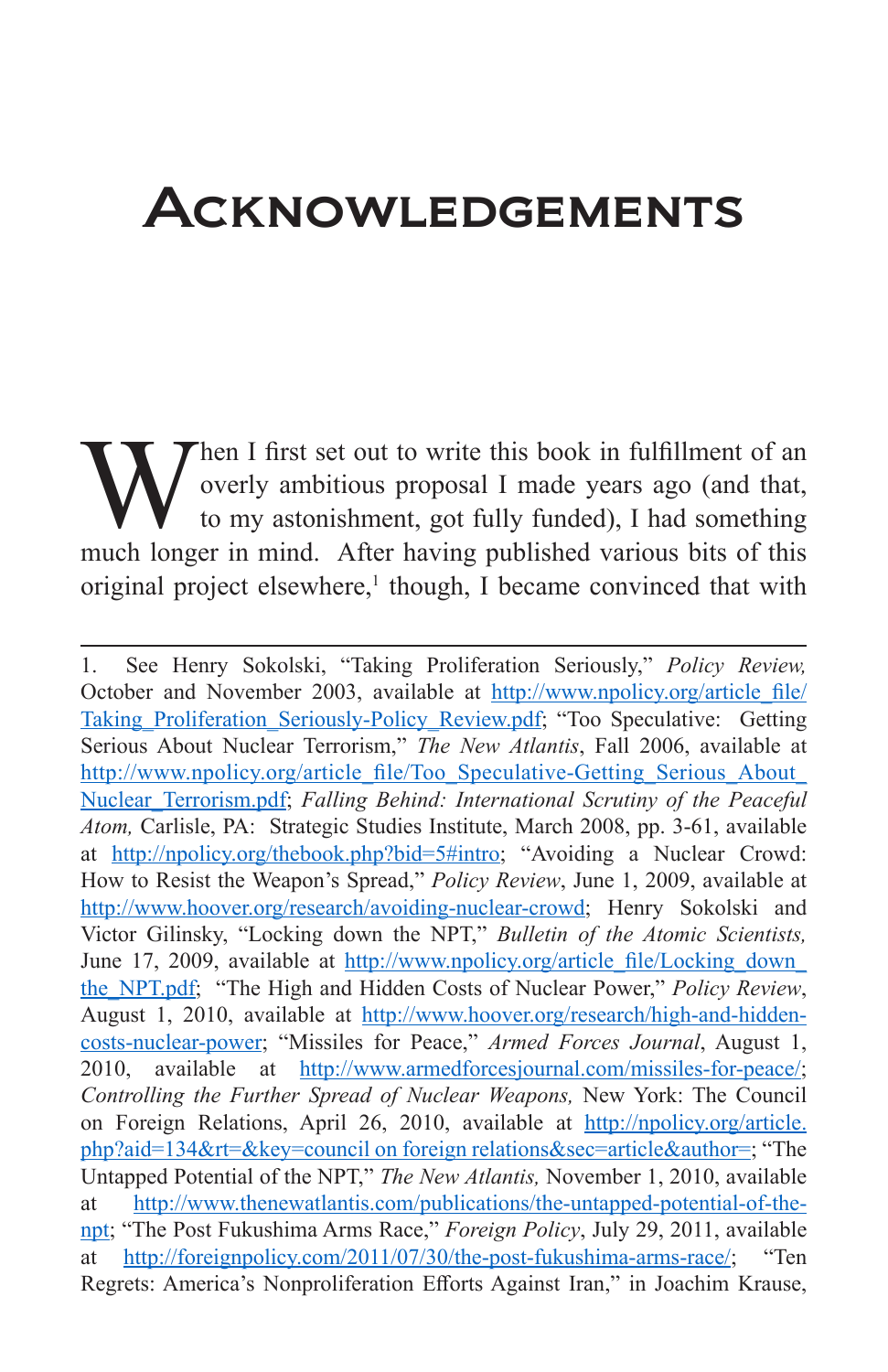such a complex topic, brevity was the best way to reach busy professionals.2 Hence, this short volume. Its aim, to spotlight the potential dark spots in our nuclear future, is less academic than it is practical.

Among those who lent material and moral support were my key funders and my wife, Amanda, who designed the book's cover. They humored me well beyond any reasonable requirement of civility. My staff at the Nonproliferation Policy Education Center also deserve acknowledgement, particularly my research assistant, Kate Harrison, whose reminders and research support were all too necessary and Leon Whyte, who provided essential support for completion of this second edition. I also would like to thank John Mearsheimer of the University of Chicago, who kindly invited me to present the first of this book's three chapters before the University's Program on International Security Policy workshop series.

The University of Utah's Hinckley Institute of Politics and the Tanner Center for Human Rights; The Institute of World Politics, where I teach; The University of San Diego and the University of California at San Diego; Arizona State University; Sandia, Lawrence Livermore, and Los Alamos National Laboratories; The Naval Postgraduate School; Colorado State University; and the Carnegie Endowment in Washington, D.C. were also kind enough to host my presentation of earlier versions of the materials finalized in this volume.

ed., *Iran's Nuclear Program,* London: Routledge, 2012, pp. 69-83, available at http://npolicy.org/article\_file/Ten\_Regrets-Americas\_Nonproliferation\_Efforts against Iran.pdf; and "Serious Rules for Nuclear Power without Proliferation," *The Nonproliferation Review,* February 18, 2014, pp. 77-98, available at [http://www.npolicy.org/article.php?aid=1203&rt=&key=serious%20](http://www.npolicy.org/article.php?aid=1203&rt=&key=serious%20rules&sec=article&author=) [rules&sec=article&author=.](http://www.npolicy.org/article.php?aid=1203&rt=&key=serious%20rules&sec=article&author=)

<sup>2.</sup> See Mary Keeley, "Word Confusion," *Books and Such* (blog), February 27, 2014, available at<http://www.booksandsuch.com/blog/word-count-confusion/>*.*